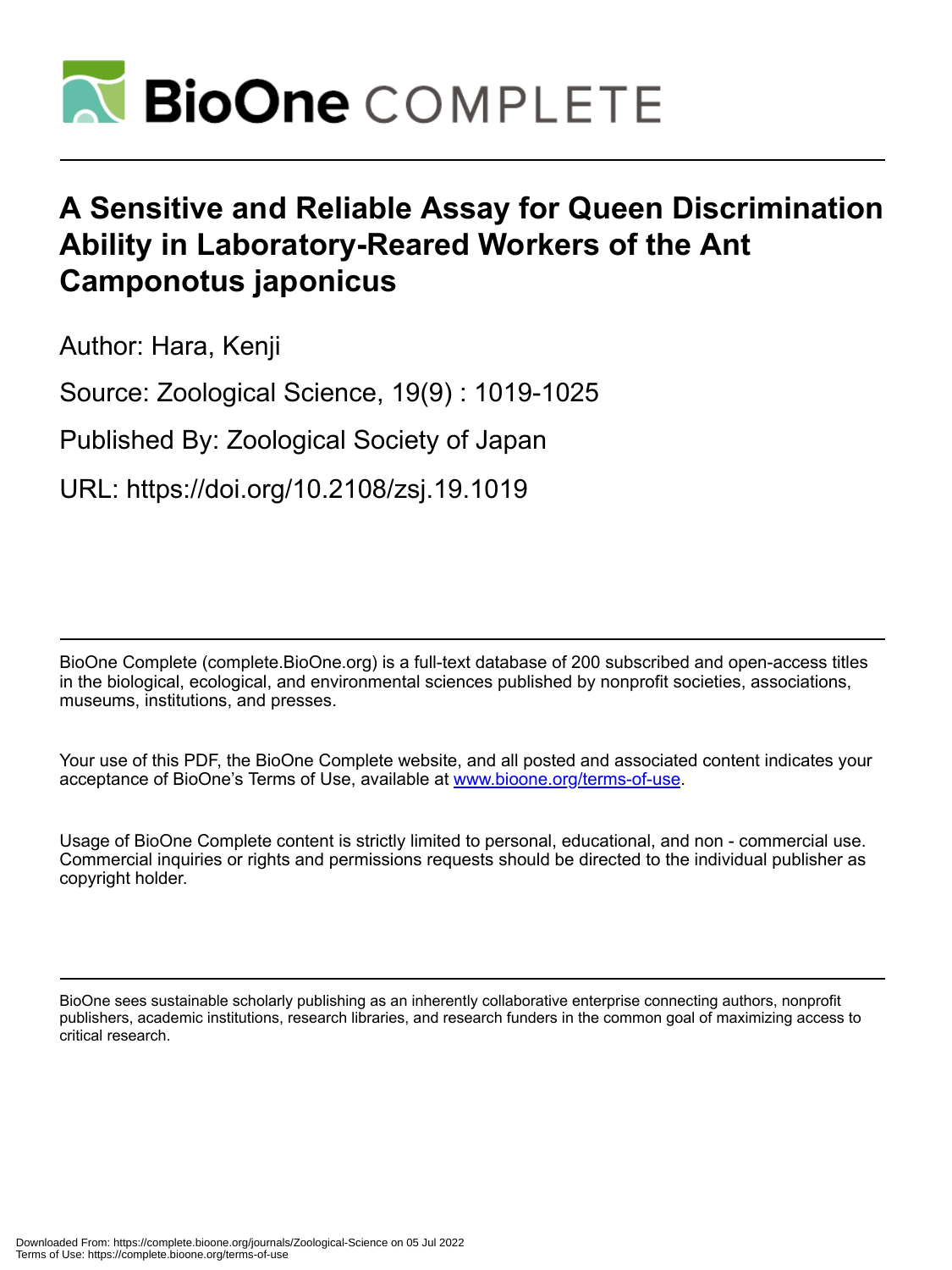## **A Sensitive and Reliable Assay for Queen Discrimination Ability in Laboratory-Reared Workers of the Ant** *Camponotus japonicus*

Kenji Hara\*

*Biology, Tokyo Gakugei University, Koganei-shi, Tokyo 184-8501, Japan.*

**ABSTRACT**—The queen discrimination abilities of laboratory-reared *Camponotus japonicus* workers were examined individually by allowing them to carry their nestmate larvae toward either the mother queen or an alien queen. Source colonies had been reared under controlled conditions from founding queens and maintained at small size (≤10 workers each). Fifty-two of fifty-four workers raised in these eight different colonies carried nestmate larvae to the mother queen, and never carried them to the alien queen. Most of them attended nestmate larvae but never alien larvae. These results clearly demonstrate that the tested workers discriminate the nestmate queen and larvae from non-nestmate conspecifics. The assay used in this study is novel and sensitive, and may be suitable for neuroethological and molecular studies of social discrimination mechanisms.

**Key words**: queen discrimination, behavioral assay, Formicidae, carpenter ants, *Camponotus japonicus*

## **INTRODUCTION**

Discrimination behavior is a fundamental feature of social insects, and the discrimination ability allows the individual to be integrated into the colony. Such highly sophisticated intraspecific communication of social insects is generally mediated by chemical cues that constitute a 'colony odor' common to all colony members, and may have genetic and environmental components. The colony odor resides in differences in cuticular hydrocarbon profiles among colonies, both between and within species, and is learned by colony members (for reviews, see Breed and Bennet 1987; Hölldobler and Wilson, 1990). Therefore, an ability to process the sensory information produced by blends of chemical components is likely to be important for discrimination behavior.

The results of recent studies of odor learning in a large number of invertebrate species have already revealed the anatomical and physiological characteristics of the olfactory/ antennal lobes, and some indications of how they may optimize their learning capacity for olfactory signals composed of several odorant components (Hammer and Menzel, 1995; Hildebrand and Shepherd, 1997). In the antennal lobe of the ant *Camponotus rufipes*, however, pheromonal and nonpheromonal processing are functionally indistinguishable

 $*$  Corresponding author: Tel.  $+81-42-329-7522$ ; FAX. +81-42-329-7522. E-mail: khara@u-gakugei.ac.jp

(Galiza *et al*., 1999), indicating that the colony odor discrimination may be a task of structures upstream from the antennal lobe, such as the mushroom body or the lateral protocerebrum. It is still unclear how sensory information can be processed in an elaborate central nervous system and generate appropriately modified behavioral output.

Neuroethology is concerned with the causal relationship and interconnection between the nervous system and behavior of animals. To address the functional significance of particular brain regions for behavior, it should be an efficient approach to assess the effects of experimental manipulations such as surgical operations, injection of chemicals into the brain, and control of gene expression. Studies of behavioral mutants in flies (*Drosophila melanogaster*) have revealed molecular and neuronal mechanisms associated with these behaviors (Yin *et al*., 1994; Grotewiel *et al*., 1998; Zars *et al*., 2000). Similarly, molecular-behavioral studies in social insects may lead to the understanding of the brain functions associated with colony odor discrimination.

The social system of carpenter ants (*Camponotus*) has been well studied, and the experimental trainings can affect the odor learning and memory required for nestmate recognition in a predictable way (Carlin and Hölldobler, 1983, 1986, 1987, 1988; Carlin *et al*., 1987; Morel *et al*., 1988; Carlin and Schwartz, 1989). In most previous studies, the behavioral assay for nestmate recognition has depended on the aggressive response to non-nestmate workers (e.g. Carlin and Hölldobler, 1986, 1988). For neuroethological studies of colony odor recognition, it is necessary to test the behav-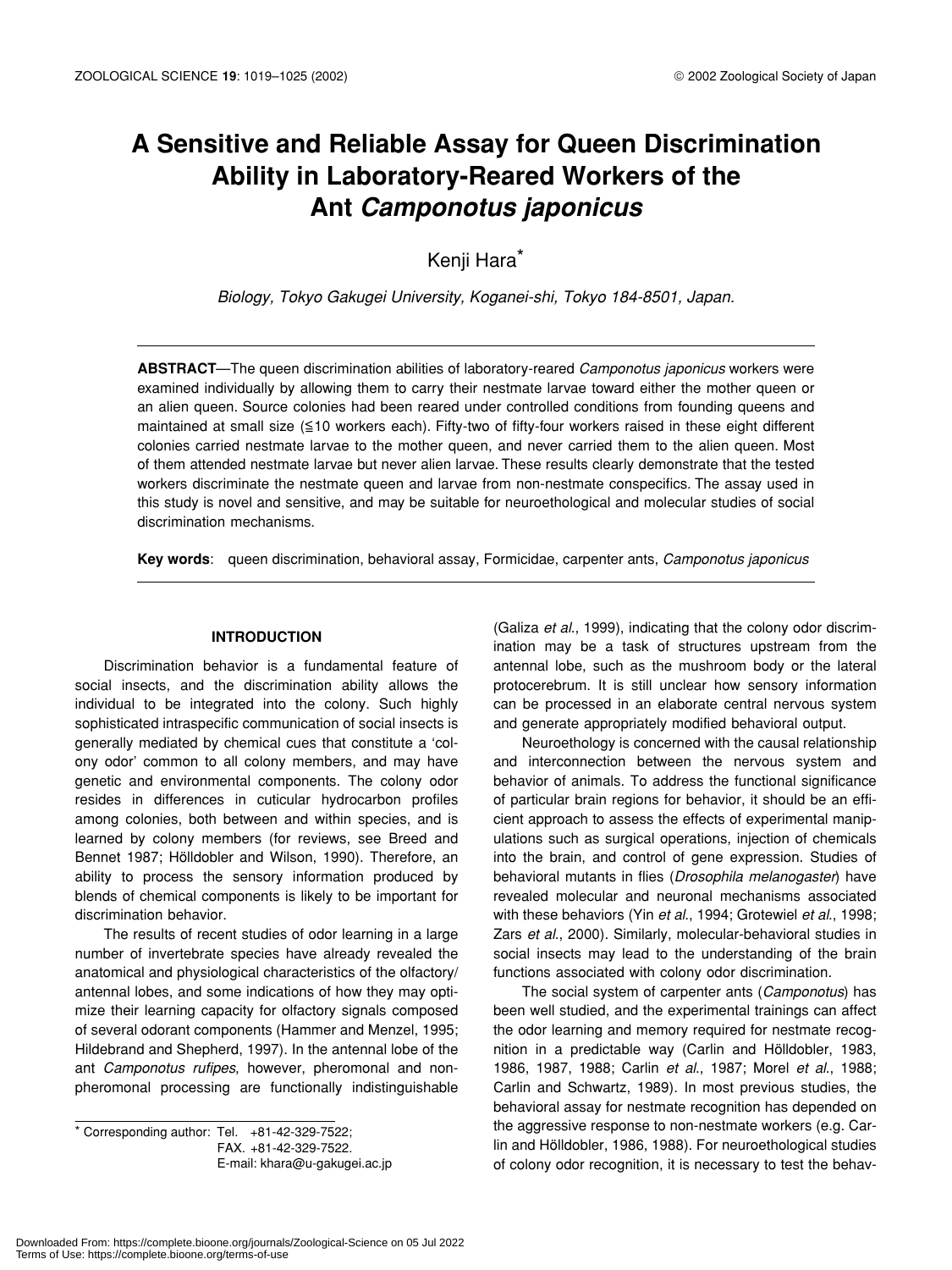ior of ants reared in environmentally homogeneous laboratory conditions. Workers of the ant *C. japonicus*, when reared in laboratory conditions, show reduced aggression and greater tolerance to alien workers; this is particularly true for callows (unpubl. obs.). It seems to be generally true that laboratory-reared workers are less aggressive toward aliens (cf. Obin, 1986), because the aggressive response of workers is necessary for learning not only colony odor but also non-nestmate and environmental cues (cf. Hölldobler and Wilson, 1990). Therefore, the aggressive response to non-nestmate workers is not a suitable behavioral assay for use with laboratory colonies.

The discrimination of the mother queen by workers has been documented in *Camponotus* species. Queen discriminators, transferred to and learned by workers, provide the dominant cues for aggressive response of workers to nonnestmates when colonies are small (Carlin and Hölldobler, 1986). Therefore, queen discrimination is potentially valuable as an assay for the ability of *Camponotus* workers to

discriminate their own colony odor. The purpose of this study is first to report a new and sensitive assay for the ability of workers to discriminate between their mother queen and alien queens, and secondly to present the results of this assay with the laboratory-reared ant *Camponotus japonicus*.

## **MATERIALS AND METHODS**

#### **Insects**

Founding queens of *Camponotus japonicus* were collected in Tokyo, Japan. They were housed in plaster boxes  $(257\times190\times87)$ mm), and maintained under controlled conditions (25°C, relative humidity 60%, and dark). Colonies were fed honey-water and both adult and larval flies twice weekly. In *Camponotus* spp., the influence of the queen on worker discrimination cues is strong in a newly founded nest (containing few workers) and declines as the colony grows (Carlin and Hölldobler, 1986). Therefore, the eight experimental colonies (A to H) were maintained at 'founding' size  $(\leq 10$  workers each). The workers were marked individually shortly after eclosion with cloth threads of different colors tied between the petiole and gaster. Fifty-four workers were tested in the experiment,



**Fig. 1.** Test for the queen discrimination ability of the worker ant. A) A diagram of the experimental apparatus (see Materials and Methods). B) Queen discrimination test by allowing the worker to carry nestmate larvae. Four nestmate larvae were in room ①, the experimental worker licked one of them. A larva had already been carried to mother queen in room ② by her (hidden under the queen). An alien queen was in the room ➂. The number indicates each room.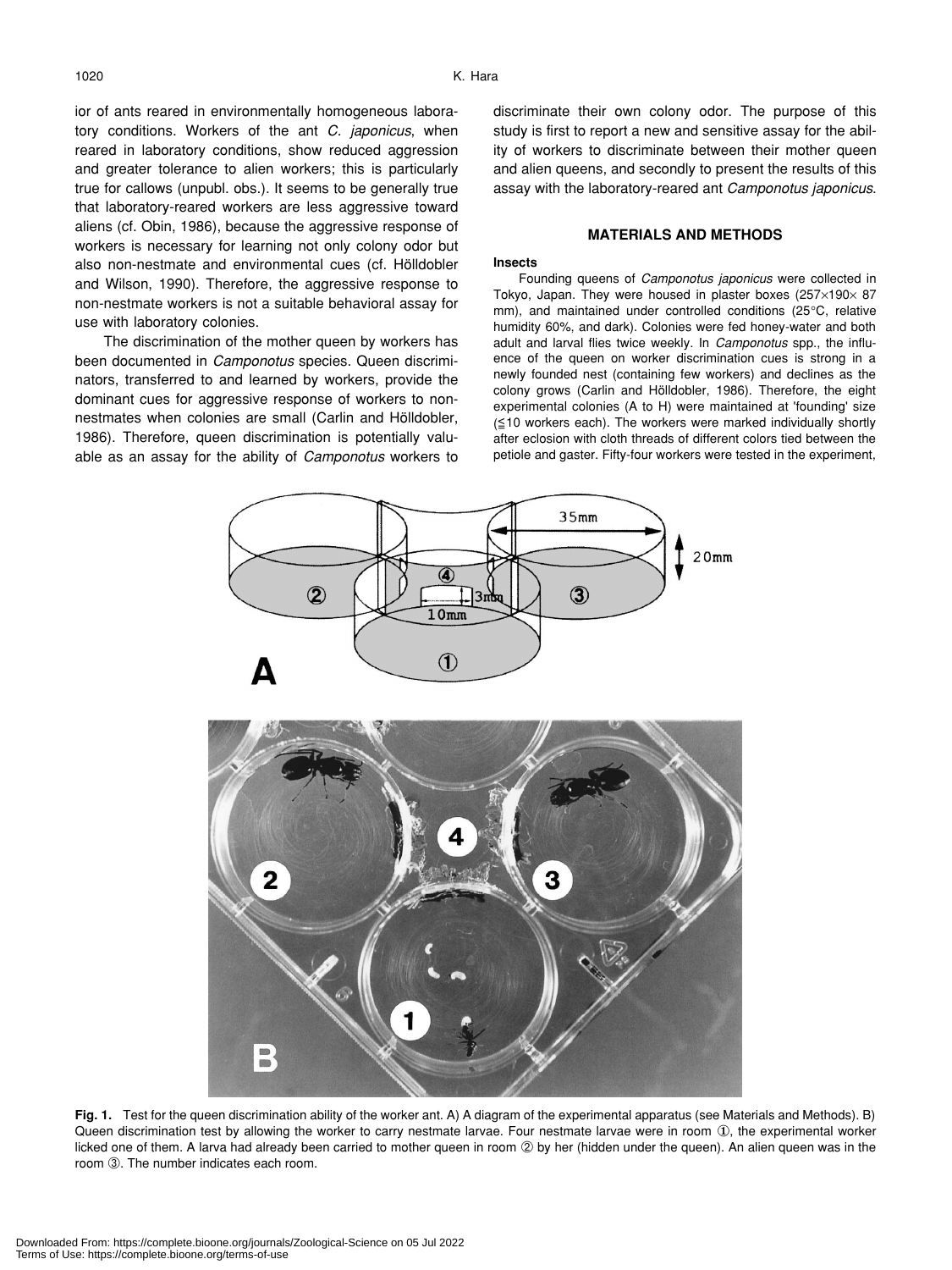| tested         |              | number and location of the larvae (a) |            |           | tested |              | number and location of the larvae (a) |            |           |
|----------------|--------------|---------------------------------------|------------|-----------|--------|--------------|---------------------------------------|------------|-----------|
| worker         | (A, B, n)    | (A, C, n)                             | (A, D, n)  | $p^{(b)}$ | worker | (E, F, n)    | (E, G, n)                             | (E, H, n)  | $p^{(b)}$ |
| a1             | (5, 0, 10)   | (4, 0, 11)                            | (4, 0, 11) | 0.925     | e1     | (5, 0, 10)   | (7, 0, 8)                             | (11, 0, 4) | 0.300     |
| a <sub>2</sub> | (9,0,6)      | (15, 0, 0)                            | (8, 0, 7)  | 0.263     | e2     | (8, 0, 7)    | (5, 0, 10)                            | (7, 0, 8)  | 0.708     |
| a3             | (13, 0, 2)   | (8, 0, 7)                             | (5, 0, 10) | 0.153     | e3     | (11, 0, 4)   | (13, 0, 2)                            | (6, 0, 9)  | 0.273     |
| a4             |              | $(7, 0, 8)$ $(4, 0, 11)$              | (7, 0, 8)  | 0.606     | e4     | (10, 0, 5)   | (10, 0, 5)                            | (9, 0, 6)  | 0.967     |
| a5             |              | $(14, 0, 1)$ $(7, 0, 8)$              | (6, 0, 9)  | 0.121     | e5     | (6, 0, 9)    | (10, 0, 5)                            | (7, 0, 8)  | 0.569     |
| a6             |              | $(11, 0, 4)$ $(5, 0, 10)$             | (9, 0, 6)  | 0.327     | e6     | (9, 0,<br>6) | (7, 0, 8)                             | (7, 0, 8)  | 0.870     |
| a7             | (8, 0, 7)    | (15, 0, 0)                            | (13, 0, 2) | 0.338     | e7     | (12, 0, 3)   | (9, 0, 6)                             | (6, 0, 9)  | 0.368     |
| a8             | (4, 0, 11)   | (8, 0, 7)                             | (8, 0, 7)  | 0.466     | e8     | (12, 0, 3)   | (5, 0, 10)                            | (13, 0, 2) | 0.150     |
| a9             | (3, 0, 12)   | (6, 0, 9)                             | (8, 0, 7)  | 0.341     | e9     | (8, 0, 7)    | (7, 0, 8)                             | (9, 0, 6)  | 0.882     |
| a10            | (9, 0,<br>6) | (6, 0, 9)                             | (12, 0, 3) | 0.367     |        |              |                                       |            |           |

**Table 1.** Number and locations of nestmate larvae carried by the workers in laboratory-reared colonies of *C. japonicus*.

| tested | number and location of the larvae (a) | tested | number and location of the larvae (a) |
|--------|---------------------------------------|--------|---------------------------------------|
|--------|---------------------------------------|--------|---------------------------------------|

| worke          | (B, A, n)  | (B, C, n)     | (B, D, n)  | $p^{(b)}$ | worker         | (F, E, n)            | (F, G, n)  | (F, H, n)      | $p^{(b)}$ |
|----------------|------------|---------------|------------|-----------|----------------|----------------------|------------|----------------|-----------|
| b <sub>1</sub> | (9, 0, 6)  | 9, 0,<br>- 6) | (13, 0, 2) | 0.600     | f1             | (9,0,6)              | 4, 0, 11)  | 8. 0.<br>- 7)  | 0.87      |
| b <sub>2</sub> | (10, 0, 5) | (15, 0, 0)    | (9, 0, 6)  | 0.403     | f2             | (10, 0, 5)           | (6, 0, 9)  | (8, 0,<br>- 7) | 0.60      |
| b <sub>3</sub> | (13, 0, 2) | (6, 0, 9)     | (15, 0, 0) | 0.140     | fЗ             | (6, 5, 4)            | (10, 4, 1) | (9, 1, 5)      | 0.59      |
| b <sub>4</sub> | (13, 0, 2) | (5, 0, 10)    | (15, 0, 0) | 0.078     | f4             | 5, 0, 10)            | (8, 0, 7)  | (13, 0, 2)     | 0.15      |
| b <sub>5</sub> | (14, 0, 1) | - 7)<br>8, 0, | (12, 0, 3) | 0.449     | f <sub>5</sub> | <sup>7</sup><br>8.0. | (13, 0, 2) | (6, 0, 9)      | 0.23      |
| b6             | (14, 0, 1) | 8)<br>(7, 0,  | (14, 0, 1) | 0.247     | f6             | 4)<br>(11, 0,        | (7, 0, 8)  | - 8)<br>7.0.   | 0.52      |
|                |            |               |            |           |                |                      |            |                |           |

tested number and location of the larvae  $(a)$  tested number and location of the larvae  $(a)$ 

| worker | $(C, A, n)$ $(C, B, n)$ $(C, D, n)$   | $D^{(D)}$ |
|--------|---------------------------------------|-----------|
| c1.    | $(12, 0, 3)$ $(4, 0, 11)$ $(7, 0, 8)$ | 0.121     |
| c2     | $(2, 2, 11)$ $(3, 4, 8)$ $(1, 3, 11)$ | 0.607     |
| c3     | $(6, 0, 9)$ $(5, 0, 10)$ $(10, 0, 5)$ | 0.368     |
| c4     | $(15, 0, 0)$ $(13, 0, 2)$ $(6, 0, 9)$ | 0.140     |
| c5     | $(4, 0, 11)$ $(9, 0, 6)$ $(5, 0, 10)$ | 0.311     |

| worker | (E, F, n)  | (E, G, n)                 | (E, H, n)  | $p^{(0)}$ |
|--------|------------|---------------------------|------------|-----------|
| e1     | (5, 0, 10) | (7, 0, 8)                 | (11, 0, 4) | 0.300     |
| e2     | (8, 0, 7)  | (5, 0, 10)                | (7, 0, 8)  | 0.708     |
| e3     |            | $(11, 0, 4)$ $(13, 0, 2)$ | (6, 0, 9)  | 0.273     |
| e4     | (10, 0, 5) | (10, 0, 5)                | (9, 0, 6)  | 0.967     |
| e5     |            | $(6, 0, 9)$ $(10, 0, 5)$  | (7, 0, 8)  | 0.569     |
| e6     |            | $(9, 0, 6)$ $(7, 0, 8)$   | (7, 0, 8)  | 0.870     |
| e7     |            | $(12, 0, 3)$ $(9, 0, 6)$  | (6, 0, 9)  | 0.368     |
| e8     |            | $(12, 0, 3)$ $(5, 0, 10)$ | (13, 0, 2) | 0.150     |
| e9     | (8, 0, 7)  | (7, 0, 8)                 | (9, 0, 6)  | 0.882     |

| sted | number and location of the larvae (a) |                           |            |           |  | tested         |            | number and location of the larvae (a) |            |           |
|------|---------------------------------------|---------------------------|------------|-----------|--|----------------|------------|---------------------------------------|------------|-----------|
| orke | (B, A, n)                             | (B, C, n)                 | (B, D, n)  | $p^{(b)}$ |  | worker         | (F, E, n)  | (F, G, n)                             | (F, H, n)  | $p^{(b)}$ |
| b1   | (9, 0, 6)                             | (9, 0, 6)                 | (13, 0, 2) | 0.600     |  | f1             | (9,0,6)    | (4, 0, 11)                            | (8, 0, 7)  | 0.870     |
| b2   | (10, 0, 5)                            | (15, 0, 0)                | (9, 0, 6)  | 0.403     |  | f2             | (10, 0, 5) | (6, 0, 9)                             | (8, 0, 7)  | 0.607     |
| bЗ   | (13, 0, 2)                            | (6, 0, 9)                 | (15, 0, 0) | 0.140     |  | fЗ             | (6, 5, 4)  | $(10, 4, 1)$ $(9, 1, 5)$              |            | 0.596     |
| b4   |                                       | $(13, 0, 2)$ $(5, 0, 10)$ | (15, 0, 0) | 0.078     |  | f <sub>4</sub> | (5, 0, 10) | (8, 0, 7)                             | (13, 0, 2) | 0.153     |
| b5   | (14, 0, 1)                            | (8, 0, 7)                 | (12, 0, 3) | 0.449     |  | f5             | (8, 0, 7)  | $(13, 0, 2)$ $(6, 0, 9)$              |            | 0.236     |
| b6   |                                       | $(14, 0, 1)$ $(7, 0, 8)$  | (14, 0, 1) | 0.247     |  | f6             | (11, 0, 4) | (7, 0, 8)                             | (7, 0, 8)  | 0.529     |
|      |                                       |                           |            |           |  | f7             | (7, 0, 8)  | (9,0,6)                               | (3, 0, 12) | 0.230     |

| ested |  | number and location of the larvae (a) |  |  |  |
|-------|--|---------------------------------------|--|--|--|
|       |  |                                       |  |  |  |

| worker | $(C, A, n)$ $(C, B, n)$ $(C, D, n)$ |                                                | $n^{(b)}$ | worker | $(G, E, n)$ $(G, F, n)$ $(G, H, n)$ |                                        |                                        | $p^{(b)}$ |
|--------|-------------------------------------|------------------------------------------------|-----------|--------|-------------------------------------|----------------------------------------|----------------------------------------|-----------|
| c1 .   |                                     | $(12, 0, 3)$ $(4, 0, 11)$ $(7, 0, 8)$ 0.121    |           |        |                                     |                                        | $(5, 0, 10)$ $(15, 0, 0)$ $(14, 0, 1)$ | 0.070     |
|        |                                     | c2 $(2, 2, 11)$ $(3, 4, 8)$ $(1, 3, 11)$ 0.607 |           | q2     |                                     | $(5, 0, 10)$ $(12, 0, 3)$ $(10, 0, 5)$ |                                        | 0.236     |

tested number and location of the larvae  $(a)$ 

|        |            |                                       |            |           | worker         | (H, E, n)  | (H, F, n)                    | (H, G, n)  | $p^{(b)}$ |
|--------|------------|---------------------------------------|------------|-----------|----------------|------------|------------------------------|------------|-----------|
|        |            |                                       |            |           | h1             | (6, 0, 9)  | 5)<br>(10, 0,                | (11, 0, 4) | 0.459     |
| tested |            | number and location of the larvae (a) |            |           | h <sub>2</sub> | (9, 0, 6)  | (7, 0,<br>8)                 | (10, 0, 5) | 0.765     |
| worker | (D, A, n)  | (D, B, n)                             | (D, C, n)  | $p^{(b)}$ | h3             | (15, 0, 0) | (5, 0, 10)                   | (14, 0, 1) | 0.070     |
| d1     | (8, 0, 7)  | (15, 0, 0)                            | (13, 0, 2) | 0.338     | h4             | (10, 0, 5) | (10, 0, 5)                   | (6, 0, 9)  | 0.542     |
| d2     | (14, 0, 1) | (6, 0, 9)                             | (6, 0, 9)  | 0.100     | h5             | (8, 0, 7)  | (15, 0,<br>$\vert 0 \rangle$ | (8, 0, 7)  | 0.207     |
| d3     | (12, 0, 3) | (11, 0, 4)                            | (8, 0, 7)  | 0.661     | h6             | (9, 0, 6)  | (8, 0, 7)                    | (5, 0, 10) | 0.555     |
|        |            |                                       |            |           | h7             | (8, 0, 7)  | (5, 0, 10)                   | 4, 0, 11)  | 0.467     |
|        |            |                                       |            |           | h8             | (6, 0, 9)  | (9,0, 6)                     | (7, 0, 8)  | 0.729     |
|        |            |                                       |            |           | h9             | (10, 0, 5) | (13, 0, 2)                   | (5, 0, 10) | 0.174     |
|        |            |                                       |            |           | h10            | (13, 0, 2) | (14, 0, 1)                   | (8, 0, 7)  | 0.414     |
|        |            |                                       |            |           | h11            | (10, 0, 5) | (11, 0,<br>4)                | (6, 0, 9)  | 0.459     |
|        |            |                                       |            |           | h12            | (6, 0, 9)  | (9, 0,<br>6)                 | (4, 0, 11) | 0.370     |

(a); The results of three trials using the same alien queen were combined and compiled for each location; mother queen, alien queen (shown by the colony name), or both spaces  $\textcircled{1}$  and  $\textcircled{4}$  in the test box (n).

(b); Difference for the numbers of larvae carried to the mother queen by each worker among the sets of three trials with different alien queens ( $\chi^2$  test).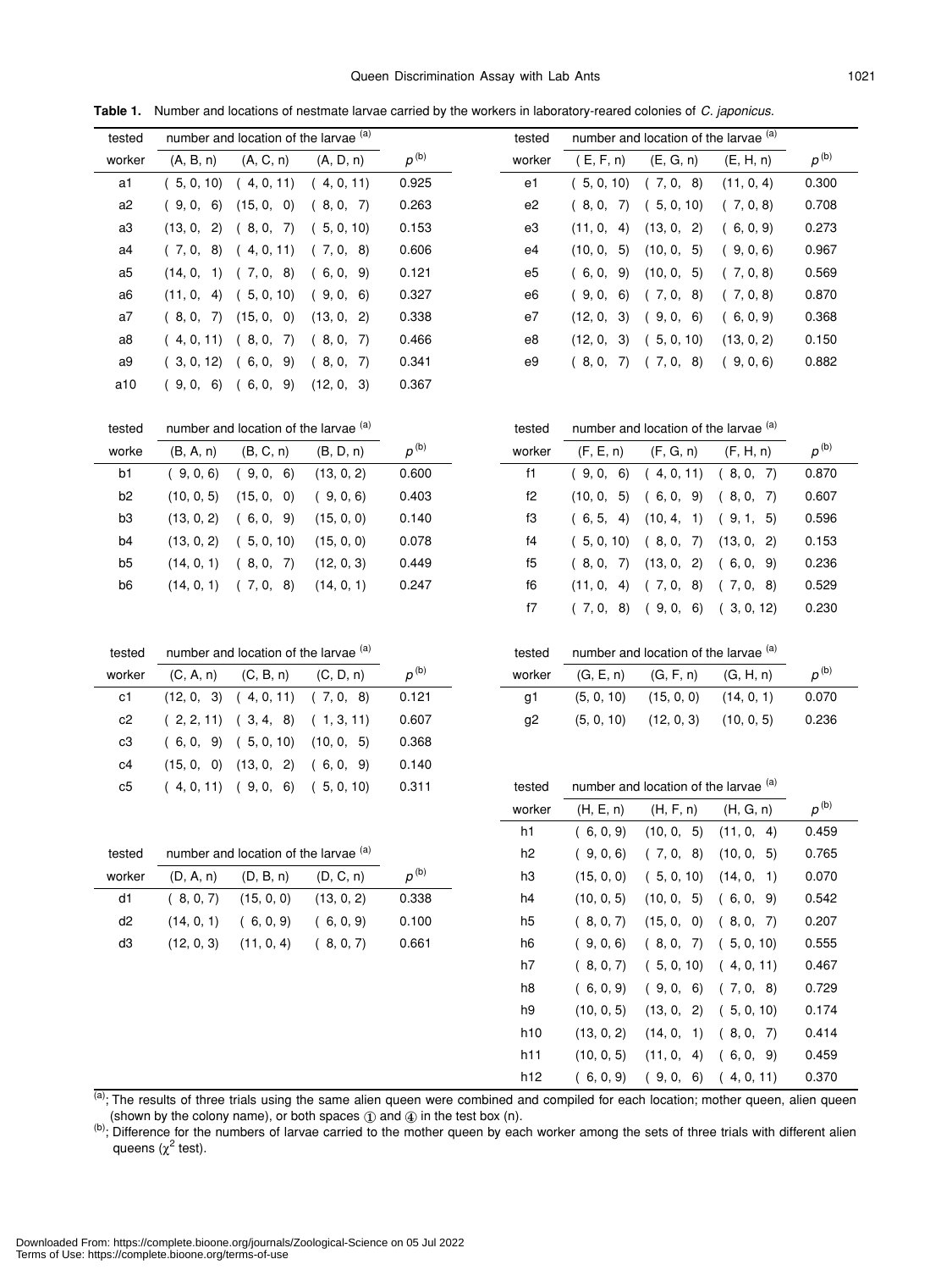tested number and location of the larvae (a) tested number and location of the larvae (a) worker (A, B, n) (A, C, n) (A, D, n) worker (E, F, n) (E, G, n) (E, H, n)

| a1     | (0, 0, 15) | (0, 0, 15)                                       | (0, 0, 15) | e1             | (0, 0, 15) | (0, 0, 15)                            | (0, 0, 15) |
|--------|------------|--------------------------------------------------|------------|----------------|------------|---------------------------------------|------------|
| a2     | (0, 0, 15) | (0, 0, 15)                                       | (0, 0, 15) | e <sub>2</sub> | (0, 0, 15) | (0, 0, 15)                            | (0, 0, 15) |
| a3     | (0, 0, 15) | (0, 0, 15)                                       | (0, 0, 15) | e3             | (0, 0, 15) | (0, 0, 15)                            | (0, 0, 15) |
| a4     | (0, 0, 15) | (0, 0, 15)                                       | (0, 0, 15) | e4             | (0, 0, 15) | (0, 0, 15)                            | (0, 0, 15) |
| a5     | (0, 0, 15) | (0, 0, 15)                                       | (0, 0, 15) | e5             | (0, 0, 15) | (0, 0, 15)                            | (0, 0, 15) |
| a6     | (0, 0, 15) | (1, 0, 14)                                       | (0, 0, 15) | e6             | (0, 0, 15) | (0, 0, 15)                            | (0, 0, 15) |
| a7     | (0, 0, 15) | (0, 0, 15)                                       | (0, 0, 15) | e7             | (0, 0, 15) | (0, 0, 15)                            | (0, 0, 15) |
| a8     | (0, 0, 15) | (0, 0, 15)                                       | (0, 0, 15) | e8             | (0, 0, 15) | (0, 0, 15)                            | (0, 0, 15) |
| a9     | (0, 0, 15) | (0, 0, 15)                                       | (0, 0, 15) | e9             | (0, 0, 15) | (0, 0, 15)                            | (0, 0, 15) |
| a10    | (0, 0, 15) | (0, 0, 15)                                       | (0, 0, 15) |                |            |                                       |            |
|        |            |                                                  |            |                |            |                                       |            |
| tested |            | number and location of the larvae (a)            |            | tested         |            | number and location of the larvae (a) |            |
| worker | (B, A, n)  | (B, C, n)                                        | (B, D, n)  | worker         | (F, E, n)  | (F, G, n)                             | (F, H, n)  |
| b1     | (0, 0, 15) | (0, 0, 15)                                       | (0, 0, 15) | f1             | (0, 0, 15) | (0, 0, 15)                            | (0, 0, 15) |
| b2     | (0, 0, 15) | (0, 0, 15)                                       | (0, 0, 15) | f2             | (0, 0, 15) | (0, 0, 15)                            | (0, 0, 15) |
| b3     | (0, 0, 15) | (0, 0, 15)                                       | (0, 0, 15) | f3             | (3, 2, 10) | (2, 4, 9)                             | (4, 3, 8)  |
| b4     | (0, 0, 15) | (0, 0, 15)                                       | (0, 0, 15) | f4             | (0, 0, 15) | (0, 0, 15)                            | (0, 0, 15) |
| b5     | (0, 0, 15) | (0, 0, 15)                                       | (0, 0, 15) | f5             | (0, 0, 15) | (0, 0, 15)                            | (0, 0, 15) |
| b6     | (0, 0, 15) | (0, 0, 15)                                       | (0, 0, 15) | f6             | (0, 0, 15) | (0, 0, 15)                            | (0, 0, 15) |
|        |            |                                                  |            | f7             | (0, 0, 15) | (0, 0, 15)                            | (0, 0, 15) |
|        |            |                                                  |            |                |            |                                       |            |
| tested |            | number and location of the larvae (a)            |            | tested         |            | number and location of the larvae (a) |            |
| worker | (C, A, n)  | (C, B, n)                                        | (C, D, n)  | worker         | (G, E, n)  | (G, F, n)                             | (G, H, n)  |
| c1     | (0, 0, 15) | (0, 0, 15)                                       | (0, 0, 15) | g1             | (0, 0, 15) | (0, 0, 15)                            | (0, 0, 15) |
| c2     | (2, 3, 10) | (3, 1, 11)                                       | (4, 3, 8)  | g2             | (0, 0, 15) | (0, 0, 15)                            | (0, 0, 15) |
| c3     | (0, 0, 15) | (0, 0, 15)                                       | (0, 0, 15) |                |            |                                       |            |
| c4     | (0, 0, 15) | (0, 0, 15)                                       | (0, 0, 15) |                |            |                                       |            |
| c5     | (0, 0, 15) | (0, 0, 15)                                       | (0, 0, 15) |                |            |                                       |            |
|        |            |                                                  |            | tested         |            | number and location of the larvae (a) |            |
| tested |            | number and location of the larvae <sup>(a)</sup> |            | worker         | (H, E, n)  | (H, F, n)                             | (H, G, n)  |
| worker | (D, A, n)  | (D, B, n)                                        | (D, C, n)  | h1             | (0, 0, 15) | (0, 0, 15)                            | (0, 0, 15) |
| d1     | (0, 0, 15) | (0, 0, 15)                                       | (0, 0, 15) | h <sub>2</sub> | (0, 0, 15) | (0, 0, 15)                            | (0, 0, 15) |
| d2     |            |                                                  |            | hЗ             |            |                                       |            |
| d3     | (0, 0, 15) | (0, 0, 15)                                       | (0, 0, 15) |                | (0, 0, 15) | (1, 0, 14)                            | (0, 0, 15) |
|        | (0, 0, 15) | (0, 0, 15)                                       | (0, 0, 15) | h4             | (0, 0, 15) | (0, 0, 15)                            | (0, 0, 15) |
|        |            |                                                  |            | h <sub>5</sub> | (0, 0, 15) | (0, 0, 15)                            | (0, 0, 15) |
|        |            |                                                  |            | h <sub>6</sub> | (0, 0, 15) | (0, 0, 15)                            | (0, 0, 15) |
|        |            |                                                  |            | h7             | (0, 0, 15) | (0, 0, 15)                            | (0, 0, 15) |
|        |            |                                                  |            | h8             | (0, 0, 15) | (0, 0, 15)                            | (0, 0, 15) |
|        |            |                                                  |            | h9             | (0, 0, 15) | (0, 0, 15)                            | (0, 0, 15) |
|        |            |                                                  |            | h10            | (0, 0, 15) | (0, 0, 15)                            | (0, 0, 15) |
|        |            |                                                  |            | h11            | (0, 0, 15) | (0, 0, 15)                            | (0, 0, 15) |

**Table 2.** Number and locations of alien larvae carried by the workers in lab-reared colonies of *C. japonicus*.

 $\overline{a}$ ; The results of three trials using the same alien queen were combined and compiled for each location; mother queen, alien queen (shown by the colony name), or both spaces  $\textcircled{1}$  and  $\textcircled{4}$  in the test box (n).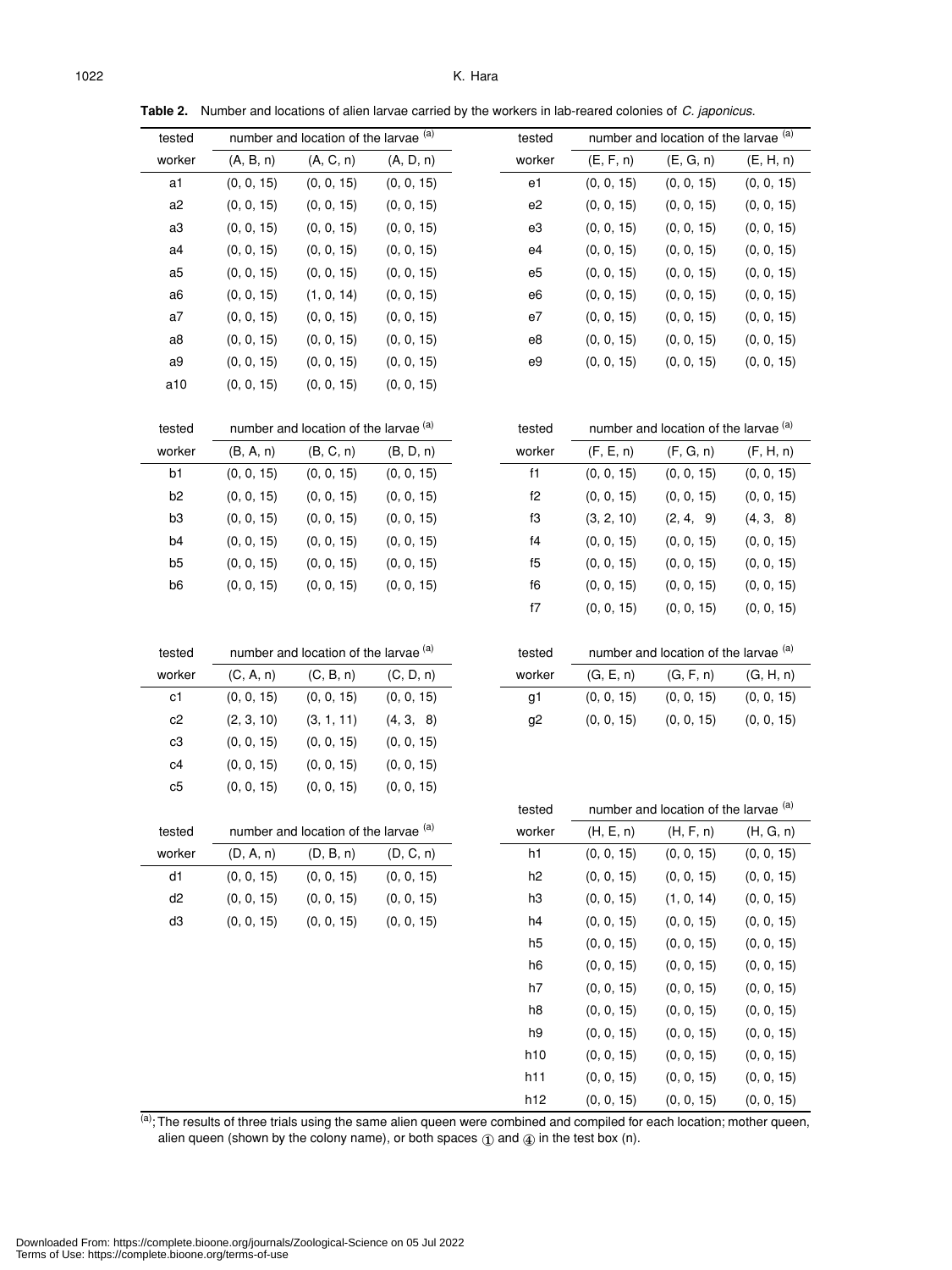at 10–20 days posteclosion: 10 from colony A (identified as a1 to a10), 6 from B (b1 to b6), 5 from C (c1 to c5), 3 from D (d1 to d3), 9 from E (e1 to e9), 7 from F (f1 to f7), 2 from G (g1 and g2), and 12 from H (h1 to h12; a total of 12 workers could be tested after all, since some workers died after finishing the tests). All were minor workers, and mean body length from head to the tip of the gaster was 9.85±1.25 mm (mean±SE).

#### **Experimental apparatus**

An acrylic box was used for the queen discrimination test (Fig. 1). The test box consisted of three rooms, ①, ②, and ③, and a central space ④ (Fig. 1A). Each room (35 mm in diameter, 20 mm in depth) was connected to the space by a doorway  $(3\times10$  mm) that prevented queens from leaving the rooms but allowed the workers free access to all rooms (Fig. 1A).

#### **Discrimination test**

To examine the ability of workers to discriminate the mother queen from alien queens, the nursing behavior of assembling larvae around the mother queen was observed in the box. The queen from the natal colony of the testing worker (the mother queen) was put in room ② or ③ of the test box, and another queen from a different colony (the alien queen) was put in the other room, ③ or ②, respectively. Then a test worker and five larvae were introduced into room ① (time 0). Each trial lasted one hour. At the end of a trial, the result was recorded as follows:  $a =$  number of larvae carried to mother queen,  $b =$  number of larvae carried to alien queen,  $c =$  the number of larvae carried to neither queen but remaining in room ① or/and the central space ④.

A total of eighteen trials were done with each worker. In the first nine trials the worker was given nestmate brood and a choice between the mother queen and an alien queen. Three different alien queens were used, in three trials each. The second set of nine trials was done in the same way, but with alien brood instead of nestmate brood. For each worker, the three trials using the same alien queen were done consecutively.

All trials were performed in dim light at 25°C. The test box was changed for every trial to exclude any effects of chemical odors on the worker's behavior. The positions of the mother queen and the alien queen were interchanged between trials. The used boxes were wiped with 70% ethanol, washed with detergent, and thoroughly dried before being used again.

#### **RESULTS**

#### **Queen discrimination**

The typical behavior of the experimental workers during the test was as follows: after the worker and nestmate larvae were introduced to room ①, the worker walked around and searched in the room. Frequently it would visit and lick the larvae. After a while, the worker holding a larva would leave the room and visit the queens in room ② and ③. Workers were not aggressive toward alien queens but rarely left larvae with them. Some workers left larvae with the mother queen and returned to room ① to nurse other larvae (Fig. 1B), whereas others remained with the queen, often grooming her.

The results show clear and highly reliable discrimination of mother queen from alien queens (Table 1). Fifty-two of fifty-four workers carried nestmate larvae only to the mother queen in all trials, and in no trial were nestmate larvae carried only to the alien queen. There was no significant difference for the numbers of larvae carried to the mother queen by each worker among the sets of three trials with different alien queens ( $p$ >0.05,  $\chi^2$  test), indicating that their broodretrieval activities were stable across trials and were not affected by the particular alien queens used.

Two workers, c2 and f3, carried larvae to both the mother queen and each alien queen in trials. The  $\chi^2$  test showed that c2 did not discriminate between the mother queen C and the alien queens A, B, and D *(p*>0.05). Worker f3 carried significantly more larvae to the mother queen F than to each alien queen ( $p$ <0.01,  $\chi^2$  test).

#### **Response to alien larvae**

Typically the experimental workers either avoided the alien larvae entirely or antennated but never licked them. The worker would leave the room without licking any larvae and would visit one or both queens. Workers visiting the alien queen did not show strong aggression, but never groomed the alien queen and left the room quickly. Workers visiting the mother queen groomed her and remained in the room with her for the duration of the trial.

Fifty of fifty-four workers neither licked the alien larvae nor carried them out from room ① (Table 2). Four workers (a6, c2, f3, and h3) were observed to lick and hold alien larvae. Workers c2 and f3 carried larvae to not only the mother queen but also to alien queens ( $p$ >0.05,  $\chi^2$  test). Neither queen C nor F was aggressive toward the alien larvae brought to them by workers c2 and f3, respectively.

## **DISCUSSION**

### **Experimental design**

For neuroethological and molecular-behavioral studies of colony odor discrimination in ants, it is necessary first to establish a stable and objective assay that can be used in the laboratory. Then the functional significance of particular brain regions for the ability can be tested with experimental manipulations.

Agonistic (or tolerance) behavior has been used commonly in nestmate recognition research on ants (e.g. Obin and Vander Meer, 1988; Stuart, 1992; Errard, 1994). Carlin and Hölldobler (1986) recorded 7 different aggression behavior of adult workers toward non-nestmates in *Camponotus* spps., and ranked them in increasing aggression from 0 to 6 in an ordinal scale. They gathered behavioral data on a sample of individuals, then calculated a mean aggression score for various classes of interactants based on the most aggressive behavioral interaction recorded. A decision about behavior of a population or species was made by statistical inference. A potential difficulty with using agonistic (or tolerance) behavior as an assay for use with laboratory colonies is how observation bias could be avoided (cf. Gamboa *et al*., 1991). For example, one might assume that biting would be usually aggressive and such objective behavior could not be easily misidentified. In many cases of field-collected foragers, such assumption is seems to be justifiable. However, in our experience with assaying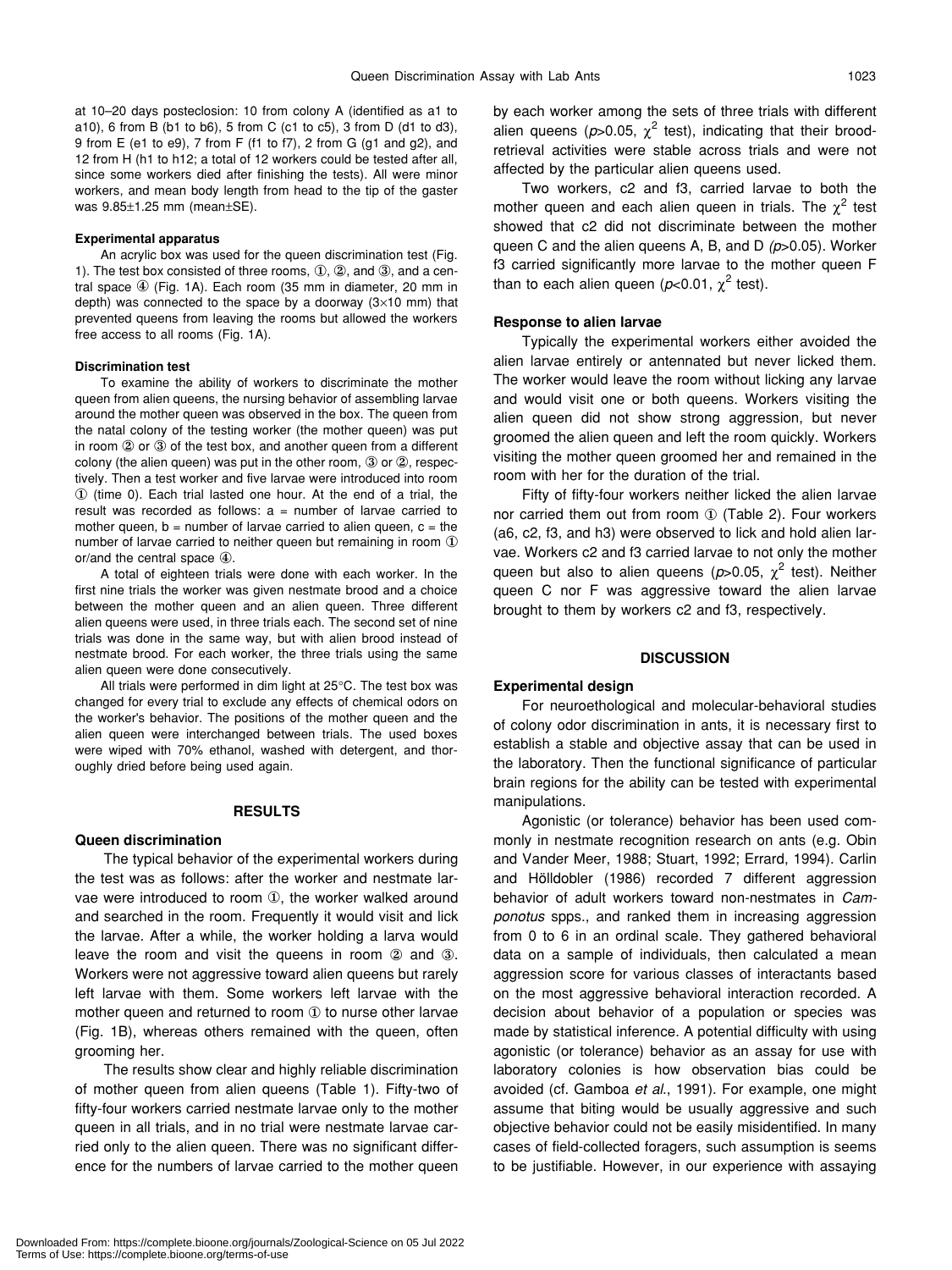discrimination in the laboratory-reared ants, especially callows, we frequently find it difficult to distinguish biting from such tolerance behaviors as mouth-to-mouth contact, grooming, food exchange, or lunging with an open mouth. Since behavioral observations are inherently subjective, an assay that involves behavioral observations is susceptible to observation bias that can undermine the validity of the conclusions.

One way to avoid the observation bias is to offer the workers a choice among nestmates and non-nestmates. The brood discrimination ability of workers has previously been tested in this way (e.g. Jaisson and Fresneau, 1978; Meudec 1978; Lenoir 1981). The nursing behaviors directed toward nestmate and non-nestmate broods were recorded and the number of licks or the speed of brood retrieval was analyzed by statistical methods. It appears that workers in the genus *Camponotus* will accept conspecific alien cocoons, though they tend to prefer nestmate to non-nestmate conspecific cocoons (Carlin *et al*., 1987; Carlin and Schwartz, 1989). For demonstrations of cause and effect in neuroethological studies, there must be a close correspondence between the brain and behavior of individuals. Therefore, assays that depend on statistical analysis for detecting the discrimination ability should also be avoided, indicating that brood discrimination is not a suitable assay for neuroethological study.

In small *Camponotus* colonies, queen-derived cues are major components of colony-specific recognition label (Carlin and Hölldobler, 1986). Therefore, queen discrimination by the workers in small colonies is a biologically meaningful behavior as an assay for the ability to discriminate their own colony odor. In this study, a choice between the mother queen and an alien queen was used as the assay for queen discrimination ability of laboratory-reared workers. The interpretation of results on the basis of brood-retrieval ensured the objectivity in this assay. Most workers chose unambiguously to carry brood only to the mother queen. Statistics are not needed to determine the results in such cases. These results clearly demonstrate the suitability of the assay for neuroethological and molecular studies.

## **Queen and larval discrimination of** *C. japonicus* **workers in small colonies**

Most workers in this study carried nestmate larvae to their own mother queen but not at all to alien queens, indicating that the workers in the laboratory-reared colonies of *C. japonicus* have the ability to distinguish their mother queen from others. Workers c2 and f3 carried larvae to both the mother queen and the alien queen in each combination, showing that there may be some interindividual variation in queen discrimination ability even among workers in the same colony. This natural variation may represent an opportunity for mechanistic studies. In the genus *Camponotus,* queen labels have a great influence in founding colonies (less than 10 workers) (Carlin and Hölldobler, 1986), but in larger colonies (~190 workers) the queen label is less effective and worker cues become more important (Carlin and Hölldobler, 1987). The assay described here is based on discrimination among queens by workers and it was hypothesized that responses on the bioassay would be more clear and reliable in small colonies. This reasoning seems to be confirmed by the very clear results. By the same reasoning, more variation among individuals might be expected in larger colonies. If that should prove to be the case, then comparisons of nestmate discrimination in small vs large colonies might reveal behavioral variation among workers that could open up additional avenues for mechanistic experiments.

Recognition of nestmate brood has been shown for several ant species. In discriminating against alien brood, worker ants in large colonies do not have an 'all or nothing' response but rather exhibit a preferential choice behavior (cf. Carlin, 1988). In this study, the discrimination between nestmate and alien larvae was not shown directly, since the workers did not experience both groups of larvae at the same time. However, a nearly perfect discrimination ability and a preference for nestmate larvae are very strongly suggested by the responses of the workers. The response could be mediated by two brood pheromones derived from several cue sources, those that attract both nestmate and non-nestmate workers and those that mediate recognition of nestmate brood by workers (cf. Hölldobler and Wilson, 1990). The simplest hypothesis would be that there is a hierarchy of importance of cues in determining nestmate brood recognition, that this is different in small colonies than in large colonies, and that an influence of queen-derived cues on brood recognition by workers is greater in small colonies. The results obtained with small colonies may be relevant to *Camponotus* populations in the field, because kin recognition would play an important role in the success of founding nests. The assay used in this study might provide a good opportunity to examine this hypothesis.

## **ACKNOWLEDGMENTS**

I am grateful to Dr. S.N. Beshers, Univ. of Illinois at Urbana-Champaign, for valuable discussions and critical reading of the manuscript. I also thank Dr. M. Mizunami, Tohoku Univ., for valuable comments.

## **REFERENCES**

- Breed MD, Bennet B (1987) Nestmate recognition in highly social insects. "In: Kin Recognition in Animals", Eds. By Fletcher DJC, Michener CD, Wiley, New York, pp 243–286
- Carlin NF, Halpern R, Hölldobler B, Schwartz P (1987) Early learning and the recognition of conspecific cocoons by carpenter ants (*Camponotus* spp.). Ethology 75: 306–316
- Carlin NF, Hölldobler B (1983) Nestmate and kin recognition in interspecific mixed colonies of ants. Science 222: 1027–1029
- Carlin NF, Hölldobler B (1986) The kin recognition system of carpenter ants (*Camponotus* spp.),I: Hierarchical cues in small colonies. Behav Ecol Sociobiol 19: 123–134
- Carlin NF, Hölldobler B (1987) The kin recognition system of car-